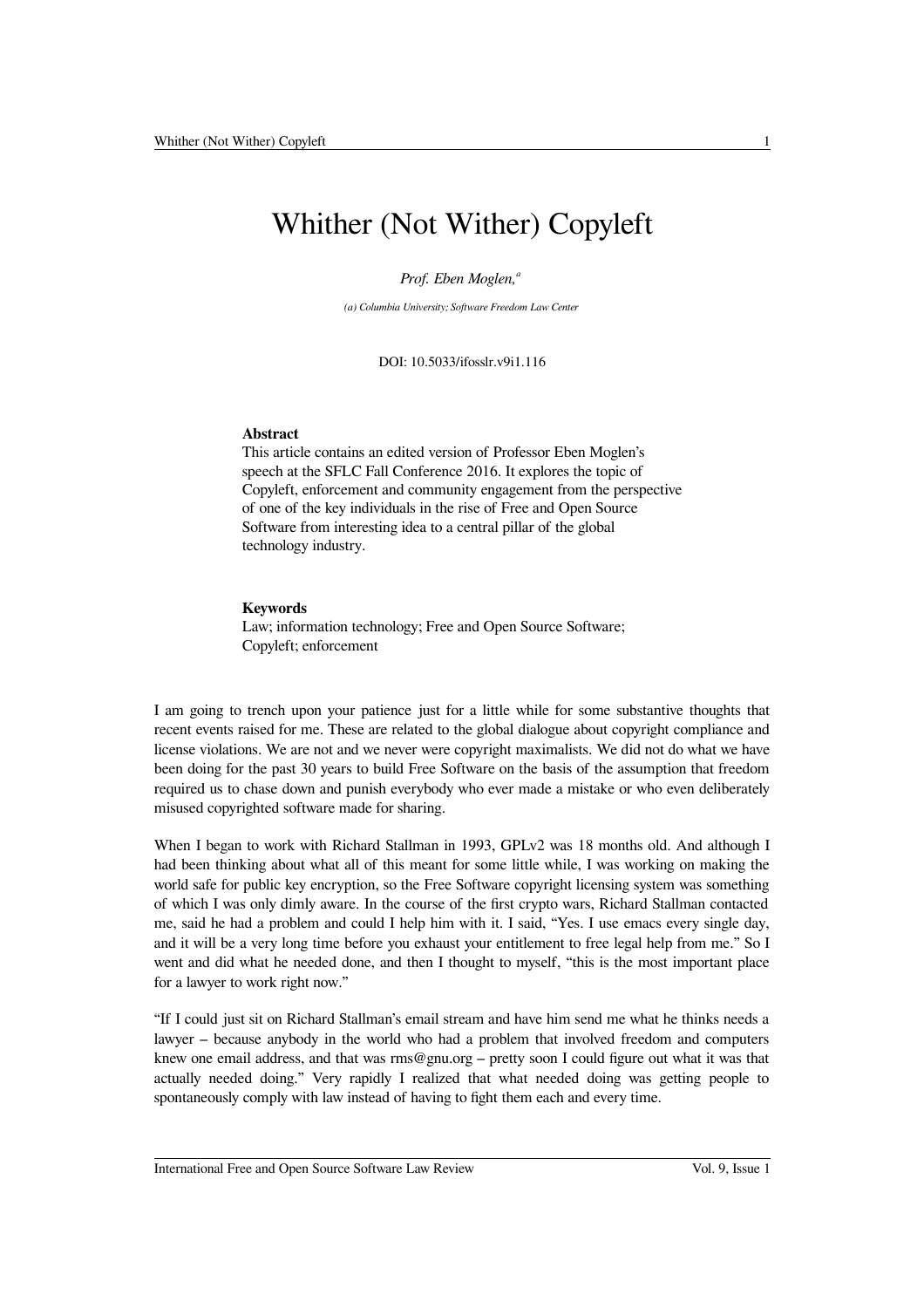Spontaneous compliance is the only conceivable way to run a legal system, I must tell you. The United States is a country with an extraordinary amount – apparently – of complaining about taxes every four years or every two. But every year, Americans pay their taxes, and they don't do it because they see crowds of people sent to jail. They do it because spontaneous compliance is the way law really works. The problem of legal engineering which presented itself to me in 1993 and the problem we are still talking about this afternoon is how to ensure spontaneous legal compliance, not how to figure out an adequate degree of coercion which will make an adequate degree of compliance at the other end.

The fundamental problem as it presented itself to me in 1993 is the problem as it still presents itself to me now. Coercion does not work if you have to do so much of it that you can't afford it. Coercion only works so long as you never lose any fight anywhere, which is why you have to keep equipping your police with bigger and bigger guns and there is always the risk that they will use them. I did not want then and I do not want now to pretend that the way that we secure compliance with copyright law with respect to Free Software is by chasing down people and making them comply. It is important every once in a while to set an example. Therefore it is important every once in a while to declare that you're in a last-resort situation, and there's nothing else that you can do but to resort to litigation.

I understand that, at the present time, there are a large number of people who are living in that expanding boundary of Free Software use and redistribution that we have all been talking about. Given where they work – the particular software they work on, the particular forms of downstream use that are most important to them – they run into infringement situations in this outer boundary area, and they therefore believe that everybody in the world doesn't get it about Free Software, and even that everybody in the world is a crook and that everybody in the world is trying to steal Free Software and make bad use of it.

What I thought was so important about Greg Kroah-Hartman and Ted T'so and the point that they recently made at the SFLC Fall Conference 2016 was this: they say that if you are sitting in the middle of the single most commercially valuable Free Software project in the world, and you have thousands of people helping you to make it, fighting with every single infringing person is not the way to win. **Converting every single person** is the way to win. Fighting can only conceivably be valuable if it is on the way to converting people. It cannot possibly stand on its own.

I have some fine clients and wonderful friends in this movement who have been getting rather angry recently. There is a lot of anger in the world, in fact, in politics. Our political movement is not the only one suffering from anger at the moment. But some of my angry friends, dear friends, friends I really care for, have come to the conclusion that they're on a *jihad* for Free Software. And I will say this after decades of work – whatever else will be the drawbacks in other areas of life – the problem in our neighborhood is that *jihad* **does not scale**.

As exemplified from discussions at the SFLC Fall Conference 2016 from the lawyers I have been friends and colleagues and occasional professional adversaries with over these decades is that in the industrial use of Free Software scale is what matters. We on our side in the community of Free Software makers have to understand that scale is what matters to us too. The problem with jihad is not that it's not virtuous or that making people obey the rules is somehow wrong. I like policemen and police forces a lot. But I know that the amount of policing necessary to produce perfect compliance is an amount of policing we can neither afford nor tolerate in the society where we live. So regrettably, I have to draw some factual conclusions to your attention: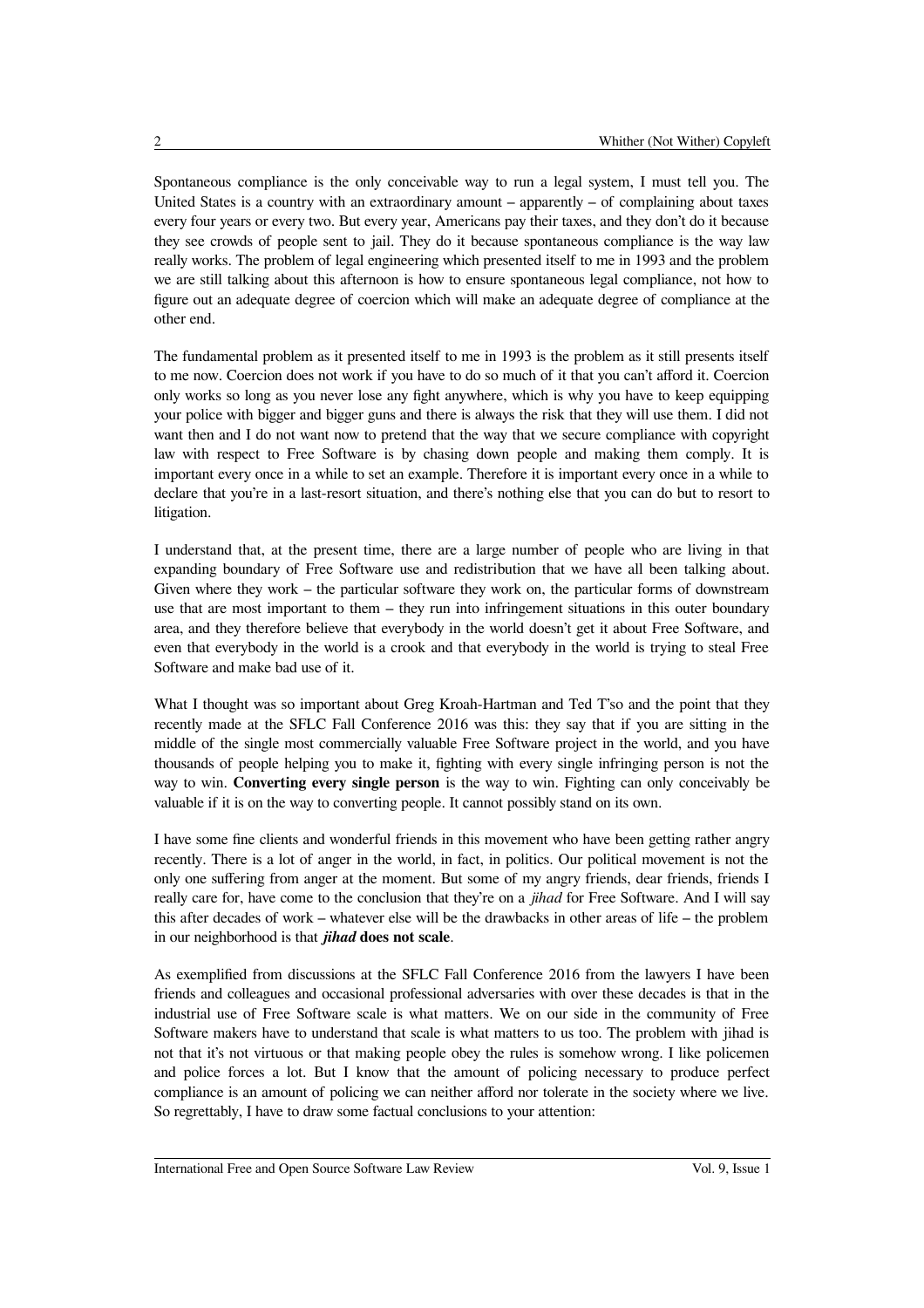First, if at any time in our long association over the past 23 years – this century, last century, it doesn't matter: If Richard Stallman and I had gone to court and sued a major global public company on a claim of copyright infringement that was weak enough to be thrown out of court on a motion to dismiss, we would have destroyed the GPL straightaway. If we had shown that we were prepared to risk large on coercion, even against a bad actor in our own judgement – if we had done that without adequate preparation to be sure that we won – we would have lost an example of coercion and nobody would have trusted us again.

I did sue people. It's true. Greg referred to the way in which when the Busybox developers thought they wanted to start suing and I did it for them, the results may not have been the ones they most wanted. That happens with clients all the time, particularly clients who go to court: They get something which is not quite what they wanted. But I thought that it was important then because Busybox was being embedded in everything. In the moment at which we were then living, in which the frontier of use and redistribution was expanding so rapidly, it seemed to me that it was necessary to get people's attention. I thought then, as I think now, that the people whose attention you need to get are the people who don't pick up the phone when you call them. We thought that people you can't contact, people you can't get to answer the phone, people who will never spontaneously comply – they won't even answer your mail – may be the right people to make an example of.

But on the night before we filed the Busybox cases in 2009, I chased down in Japan at 2:00a.m. the general counsel of one of the organizations we were going to sue the next day  $-$  a very large very powerful, very reputable company. I said to him, "If you give me your personal assurance that you're going to fix this problem, tomorrow you will not be sued. I will take your word for it. Nothing more." And he said yes, and I said yes. And they were not sued the following day because all we wanted was for people to pay attention and bring their engagement to the party. Even at that level, too much coercion – and we are still arguing about whether that was enough or too much – too much coercion was surely not what I wanted to apply.

Second: If when Scott and Terry and their colleagues at IBM and Hewlett-Packard first began to come to Free Software, when they first wanted to recommend it and use it and maybe even distribute it themselves or encourage other people to distribute it for them, we had criticized them for not being non-profit virtuous enough, if we had said "we are suspicious of you," let alone if we had threatened, "one step over the line buster and we will sue you" – everything else that we wanted to do would have become impossible immediately. If we had not acted as Greg and Ted said that they must act on behalf of the great project that we all love, if we had not welcomed everybody with open arms and made clear that the commercial exploitation of the software was our hope not our fear, we would have achieved absolutely nothing that really mattered to use about freedom.

Third: We spent years scrupulously getting work-for-hire disclaimers from every business and every university that employed or educated a contributor to GNU. Every time we took a right, we took a disclaimer to be sure. If there was any question that anybody needed to be contacted, we negotiated those disclaimers as long and as carefully as it took. The people who gave us work-for-hire disclaimers, they didn't "get" Free Software, I assure you. They were simply being asked to say that it wasn't work-for-hire, that some programmer who worked for them was working on a project in her or his spare time.

Suppose we hadn't gotten those disclaimers – suppose we hadn't proved to everybody that we were not trying to solicit rights on which they had a claim – if we had, for example, gone around and asked people to give us rights and software they had written while working at other companies, without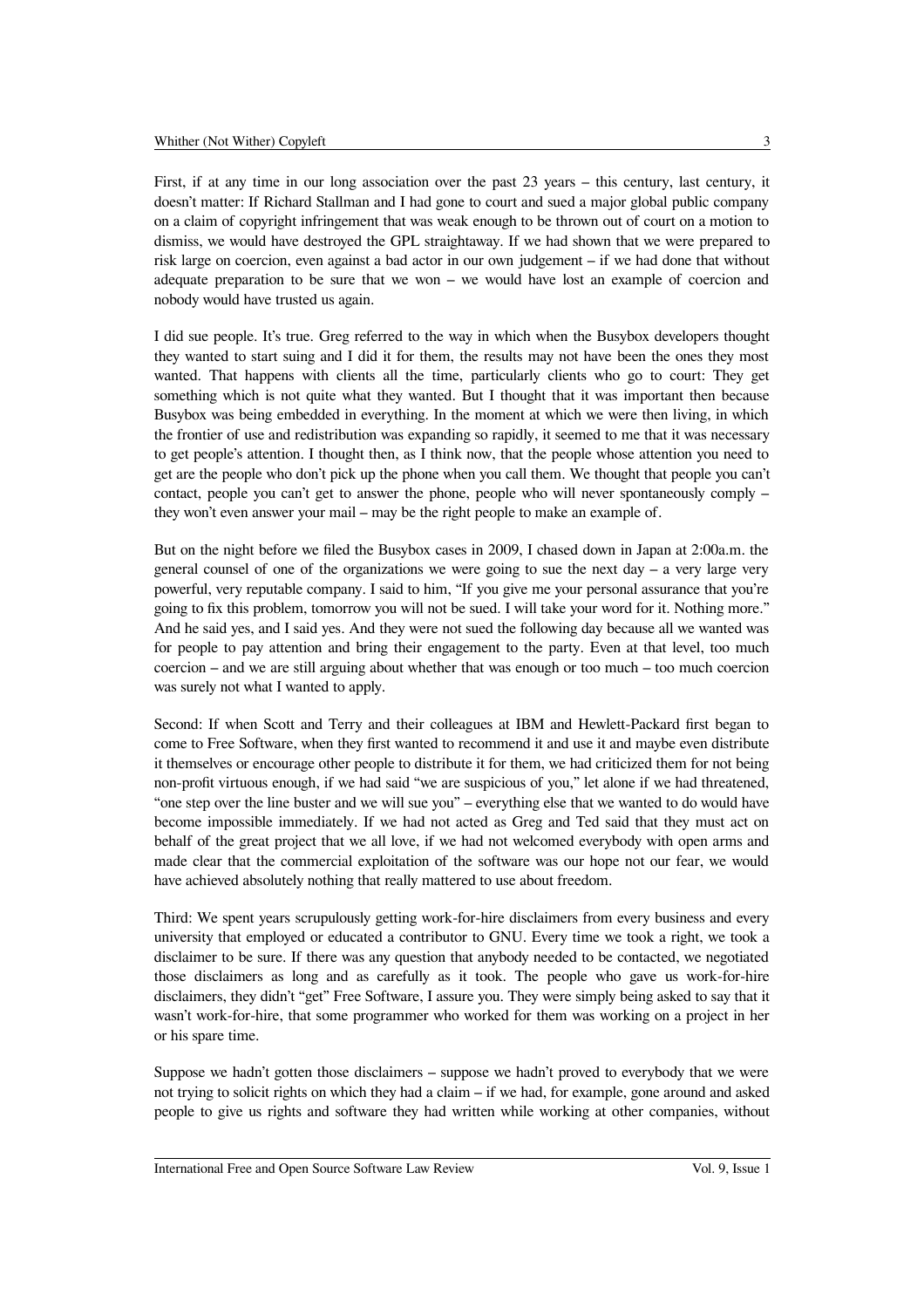every talking to those company's lawyers. In that case not only would we have destroyed all trust, not only would we have made it absolutely impossible to achieve what we really wanted, I would have put my law license in danger.

I think that all three of those are uncontroversial propositions. But in case you're inclined to doubt any of those propositions, I have to tell you that people in my world, people in my neighborhood, people in my movement, people in many cases whom I trained, have conducted those same experiments over the last two years. The results have not been any different than I would have expected. We have created for ourselves some troubles and there are other people out there creating troubles for us.

One example is a current NSF funding solicitation for a Free Software-intended project. NSF is in fact soliciting a research funding application from a client of mine which makes Free Software. This solicitation is designed to support them. Except it isn't, because they're a GPL'ed project:

> *All projects agree to distribute all source code that has been authored while working on an NSF/BigCorp award under a BSD, Apache or other equivalent open source license. Software licenses that require as a condition of use, modification and/or distribution that the software or other software incorporated into, derived from or distributed with the software be licensed by the user to third parties for the purpose of making and/or distributing derivative works are not permitted. Licenses not appropriate thus include any version of GNU General Public License (GPL) or Lesser/Library GPL (LGPL), the Artistic License (e.g., PERL), and the Mozilla Public License.*

Don't even think of applying for research funding if you're going to make copyleft Free Software. Now if you think that that's a little much, how about this, from the same solicitation?

> *Awardees may file patent applications, providing that they grant to BigCorp a nonexclusive, worldwide, royalty-free, sub-licensable license to all intellectual property rights in any inventions or works of authorship resulting from research conducted under the joint award.*

So, as it turns out, not only can you patent some software here but all your intellectual property rights – that is including your copyright since it's all works of authorship – will be non-exclusively licensed to Big Corp. I have changed Big Corp's name to protect the theoretically innocent.

This is a current DARPA funding solicitation also for a project that makes Free Software:

*The program will emphasize creating and leveraging open source technology and architecture. Intellectual property rights asserted by proposers are strongly encouraged to be aligned with non- viral open source regimes. Exceptions for proprietary technology will be considered only in compelling cases. Make sure to carefully document and explain these reasons in submitted proposals.*

Once again, you are strongly urged to make wonderful open source software under this award. Don't think of using copyleft. We don't want you to. So have to put a special explanation in the grant request, which is of course equivalent to "thanks but no thanks." This I must tell you: if you want to talk about curing cancer, cure this for me. This is more dangerous than all the copyright infringement by accident or deliberation occurring out there in the Free Software world right now. This will make copyleft wither away.

International Free and Open Source Software Law Review Vol. 9, Issue 1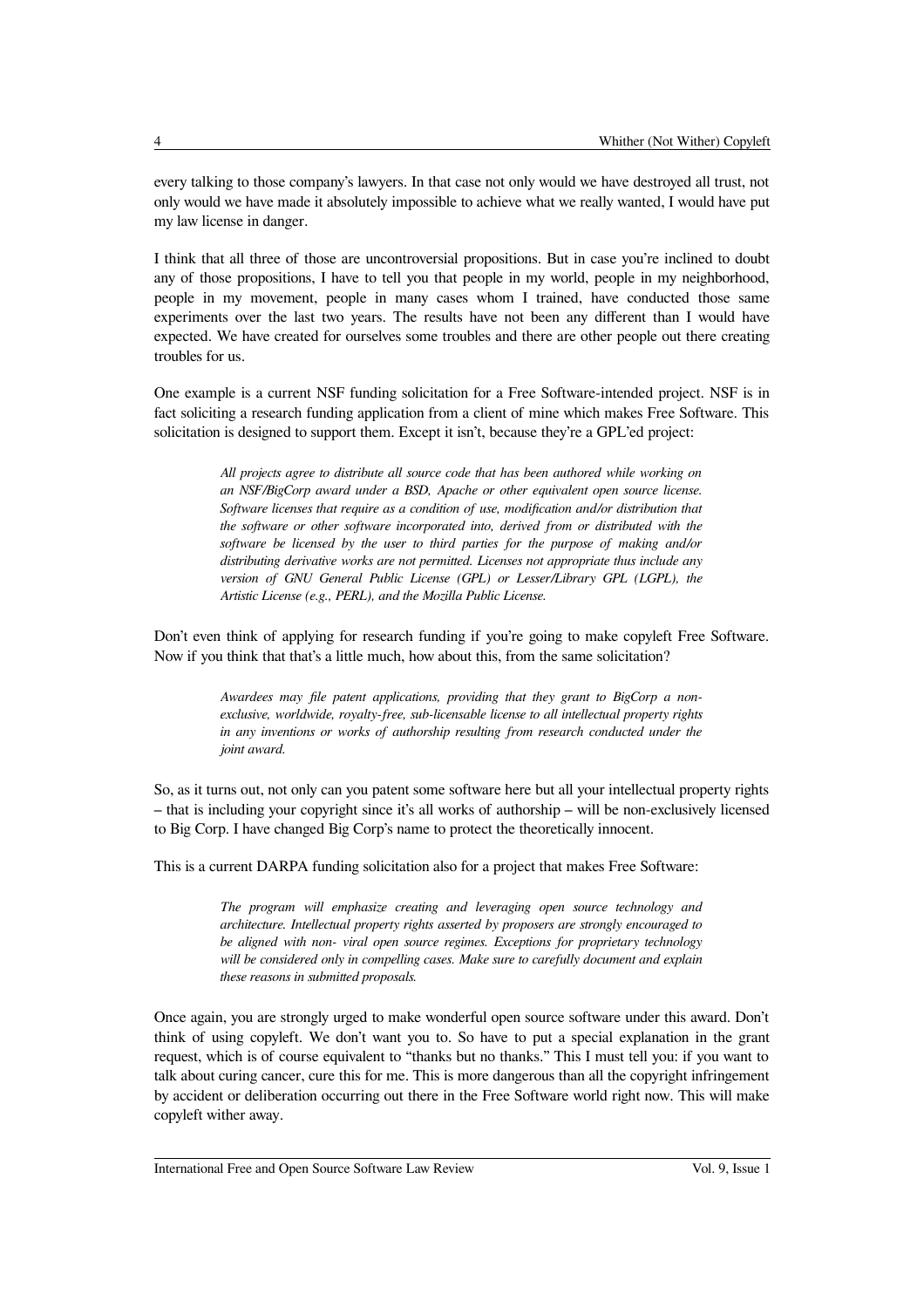Because throughout the research infrastructure in this wonderful great country of ours, **if copyleft is not allowed, then a whole generation** of the most talented people we work with **will come to the conclusion** – before they get their BA, before they get their doctorate, or before they decide to go and do something in industry – they will already have concluded **that there is something wrong with copyleft and you shouldn't use it**. I don't know any way to sue this out of existence. I don't know any way to deal with this militarily. This is a diplomatic challenge. This is a diplomatic challenge that requires lawyers who know how to do this work, which is not done by lawyers who sue people.

It is not about coercion. It is not even about encouraging people to convert. It's about reversing a problem that we have partially brought on ourselves and which other people are taking advantage of "bigly," if you ask me. This is where the limits of counseling meet the limits of coercion: the real answer is that you have to have a great big ecosystem and everybody has to believe in it. Or else you have to have as many lobbyists as BigCorp, and they have to be spread all over the research infrastructure, assuring copyleft's future. So what I want to say about all of this is that we are now at a turning point.

The good news of today is that this turning point should carry us all from the stages of fear and compliance to the stages of engagement and leadership. We are now actually ready. I don't mean ready plus or minus three years or ready plus or minus the regulators of fintech. I mean we are ready now with, SPDX and OpenChain and better tooling and Debian machine-readable copyright files that read on everything that everybody really uses. We are ready to begin to reduce the costs of compliance and lowering the costs of finding how to comply, to a level which really will allow us to do what Greg and Ted were talking about: country-by-country and commercial environment-bycommercial environment all around the world, making things just work.

I remember how much Nokia admired Apple for the just-works zen of it all. I agree with Jeremiah Foster at GENIVI that it is awfully good that we got their Maemo development off the floor and into things like cars, because it was wonderful stuff. I'm not going to tell stories now about how hard it was to try to get Nokia not to fly into the side of the mountain with that stuff back in 2010. It was a sad experience. But what we have now is the opportunity to avoid all the evolutionary dead ends that ever beset us. We have an opportunity to put this Free Software where we want it, which is everywhere, and to make it do what we want, which is to spread freedom.

We're not in a place where the difficulty is how do we get enough ammunition to force everybody to comply. We don't need ammunition. We need diplomacy. We need skill. We need to work together better. We need to understand how that working together purposively brings us to the point where everyone is not afraid of FOSS anymore and we are not worried about their complying anymore. We are just all engaging and leading the task of making Free Software. But I have to convince a lot of people of that, and not all of them are on the so-called other side. That process is going to be a complicated one It's going to take a couple of years.

We have some backing up to do and some moving forward to do at the same time. Although anarchism is good at moving in many directions simultaneously, it is not always good at understanding where it has to back up and where it has to move forward. But this will make us. Because the long-term threats to copyleft are not to be found in people who aren't doing it quite right. The long-term threats to copyleft are not to be found in the idea that too many people are getting away with too much and we have to go and get on our motorcycles and run them down and pull them over to the side of the road and give them a ticket. That's simply not the model that is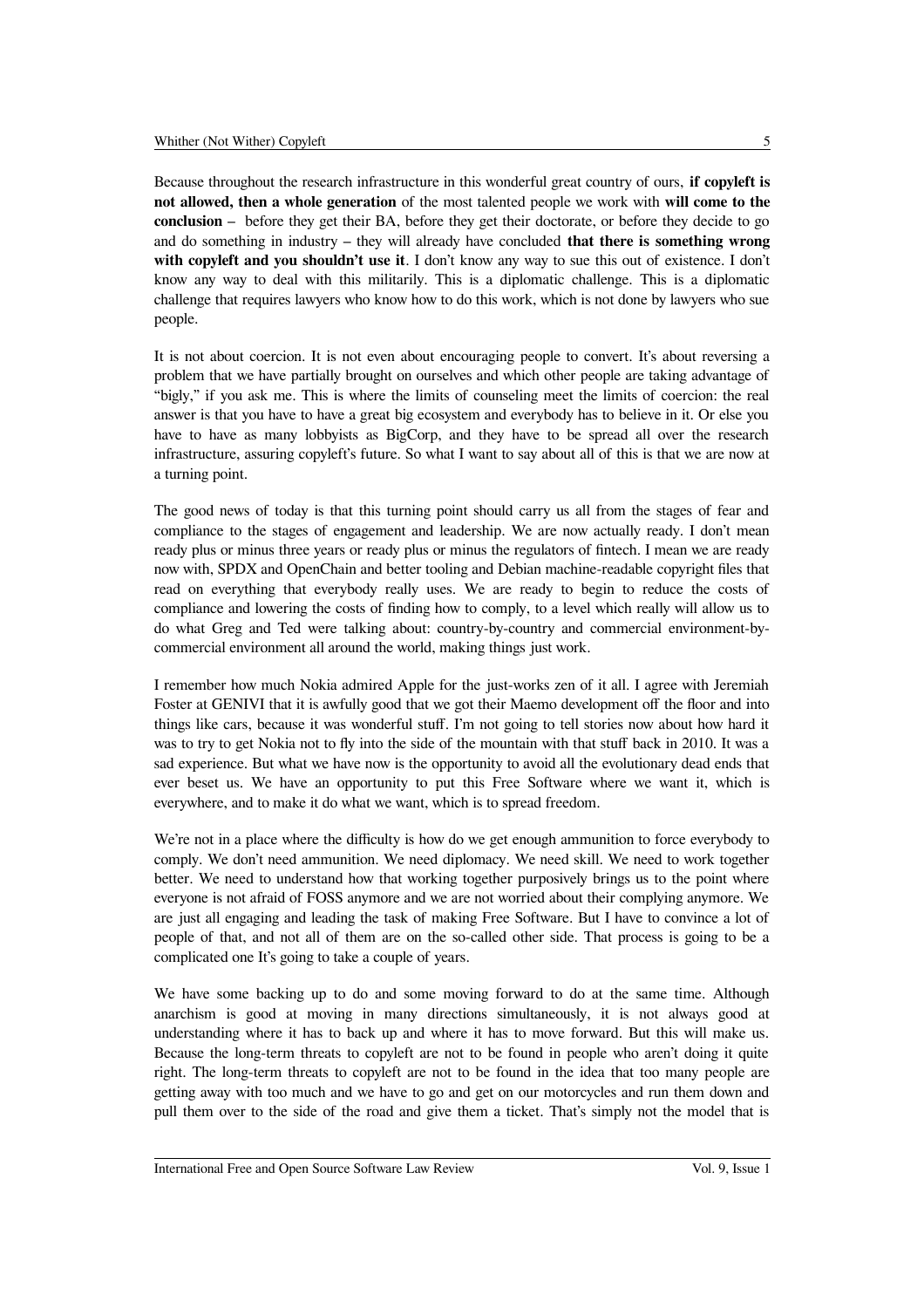relevant right now and not everybody fully understands that.

So from my point of view, the purpose of today – with blockchain, and thinking about what the lawyering we've all done for decades means, and the purpose of talking to the clients about what they really need – is to make the point that we are not going to war to save the GPL. That's not where we are right now. We're not even going to war to save copyleft right now. We are certainly not going to war to save any projects right now. That's just destroying the village in order to save it and we've never been that kind of lawyers. We're not going to become that kind of lawyers.

What we do have is a real problem in deciding how to make copyleft relevant forever. There are a lot of smart people in this room who in their quiet moments face-to-face with me or with other people here have been known to say, "You know, I think copyleft might be becoming irrelevant now. "It was good. It put some principles deep in everybody's minds. It gave everybody a real sense about what our aspirations are. But from an operational point of view, we don't need it anymore." I fear that copyleft's most powerful supporters have helped to bring people to that conclusion. The purpose of today – even before news reached me from the outer world – the purpose of today was to say that's also not where we are. Where we are is: copyleft is a great idea that changed the world. It needs refreshment now in order to appeal to a younger generation of people who write programs for sharing.

In order to make Copyleft appeal to those people who write programs for sharing, we need to make it simpler to use, quicker to understand, and better at doing all the jobs it's supposed to do. We need to refrain from going unnecessarily to war. The lessons that we learned over the last quarter century are still good: That way won't work. I agree with the people who have suggested that if a campaign of coercive compliance is carried just a moment too far, willingness to use copyleft among the rational businesses of the world will decline to a point which is dangerous to freedom, because I do believe that copyleft is important to freedom. Indeed, I think it's crucial to freedom. Indeed, that's what I was taught by the greatest computer programmer I've ever known. So my point here is let's not get confused. This is not war time. This is diplomacy time.

Skill counts. Agility counts. Discretion counts. Long credibility counts. Ammunition? Ammunition is worthless because wherever we fire it, we work everywhere and it's only going to hit us. My thanks to Richard Matthew Stallman. He invented the world I live in. Years ago, Larry Lessig said that Richard Stallman had invented the twenty-first century. And I said, well, that may or may not be true, but any twenty-first century Richard Stallman did not invent is a twenty-first century I won't consider it safe to live in. And that's still true. To my comrade, to my client, to my friend Richard Stallman: my deepest and most determined thanks. There is nothing, nothing in the world, that could ever divide us as much as we have been brought together by the dream that we have shared and that we continue to give our lives to. It could not have happened without one man's thinking.

## **Conclusion**

At Red Hat, there used to be – back in the old days before the Progress Energy Tower and all the wonderful things that have followed from Red Hat's commercial success, back when it was just barely not Bob Young's and fully Matthew Szulik's – there used to be up on the wall in the reception area a painted motto. It said "Every revolution begins as an idea in one man's mind," which is a quotation from Ralph Waldo Emerson. And deep in the American grain – as deep in the American grain as Ralph Waldo Emerson himself – is Richard Stallman, whose dream it was that made the

International Free and Open Source Software Law Review Vol. 9, Issue 1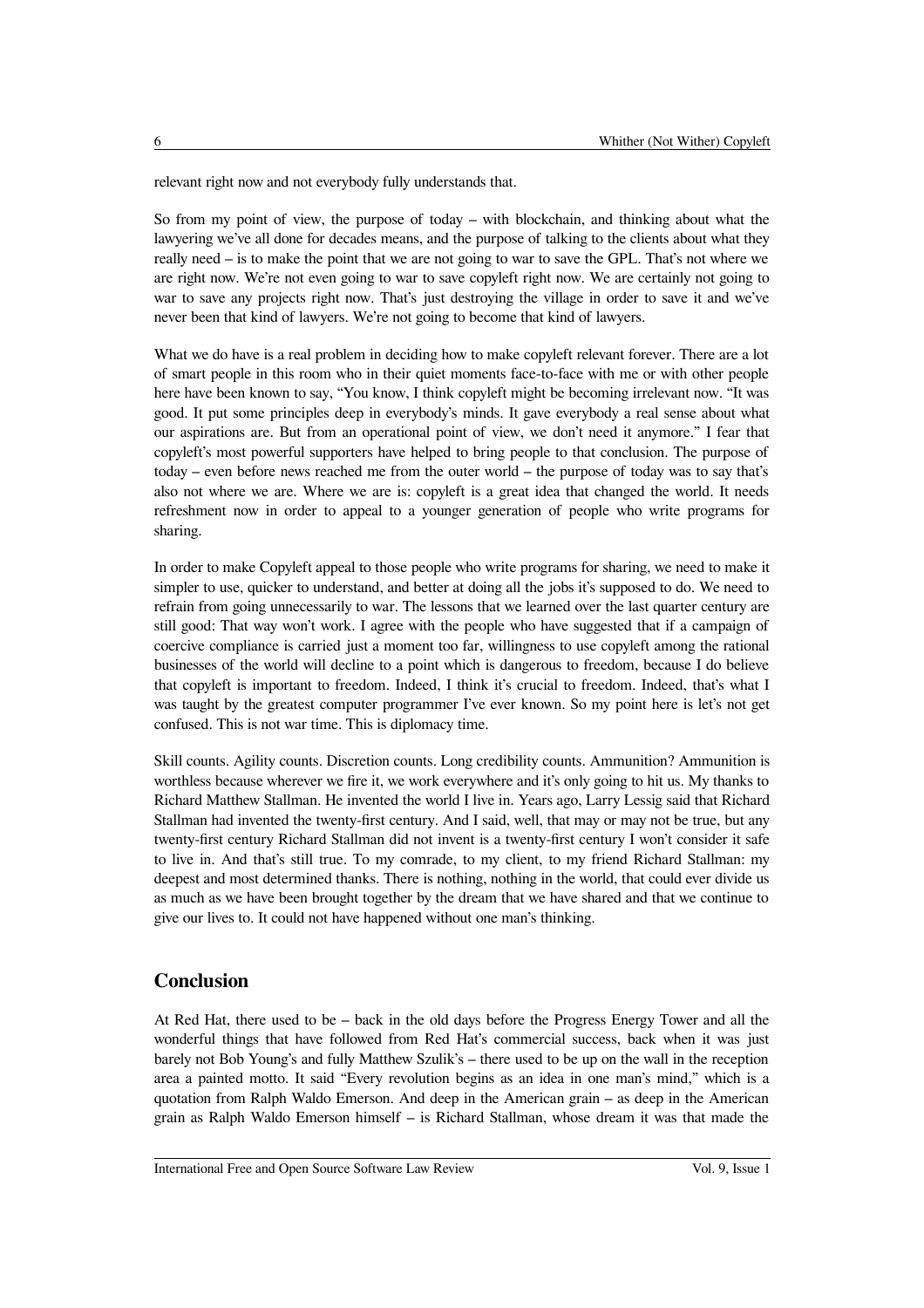revolution I'm still trying to kick down the road towards some finish line or other I won't live to see.

To him, to you, to all of us – to the people who have made this stuff, to the people who have shared the stuff, to the people who have rolled up the barbed wire and carried it away so we could all just do the work and not have to worry about  $it - to$  my friends, to my clients, to the lawyers who have inspired me to teach them, my deepest and most unending gratitude.

#### *About the author*

*Professor Eben Moglen began building software as a professional programmer at age 13. He worked as a designer of advanced computer programming languages at IBM from 1979 to 1985. In 1991, he represented Philip Zimmerman, the developer of PGP ("Pretty Good Privacy"), threatened with prosecution by the US government for making strong encryption Free Software that everyone could use. In 1993, he joined forces with Richard M Stallman to provide world-class legal representation and expertise to the Free Software movement. With RMS, he conceived, wrote, and created a public process for discussion and adoption of GPLv3, the current version of the world's most widely-used Free Software license.* 

*In addition to his work with Free Software developers, Professor Moglen has advised major IT companies and national governments around the world. In 2010, he testified before the European Commission on the FOSS consequences of Oracle Corporation's acquisition of Sun Microsystems, and before the US Congress on Internet privacy and consumer protection. He has appeared numerous times on software- and privacy-related issues as amicus curiae before the US Supreme Court.* 

*Professor Moglen earned his PhD in History and his law degree at Yale University. After law school, he clerked for Judge Edward Weinfeld of the United States District Court in New York City and for Justice Thurgood Marshall of the United States Supreme Court. He has taught at Columbia Law School since 1987 and has held visiting appointments at Harvard University, Tel Aviv University, and the University of Virginia. In 2003, he was given the Electronic Frontier Foundation's Pioneer Award for efforts on behalf of freedom in the electronic society. Professor Moglen is admitted to practice in the State of New York and before the United States Supreme Court.*